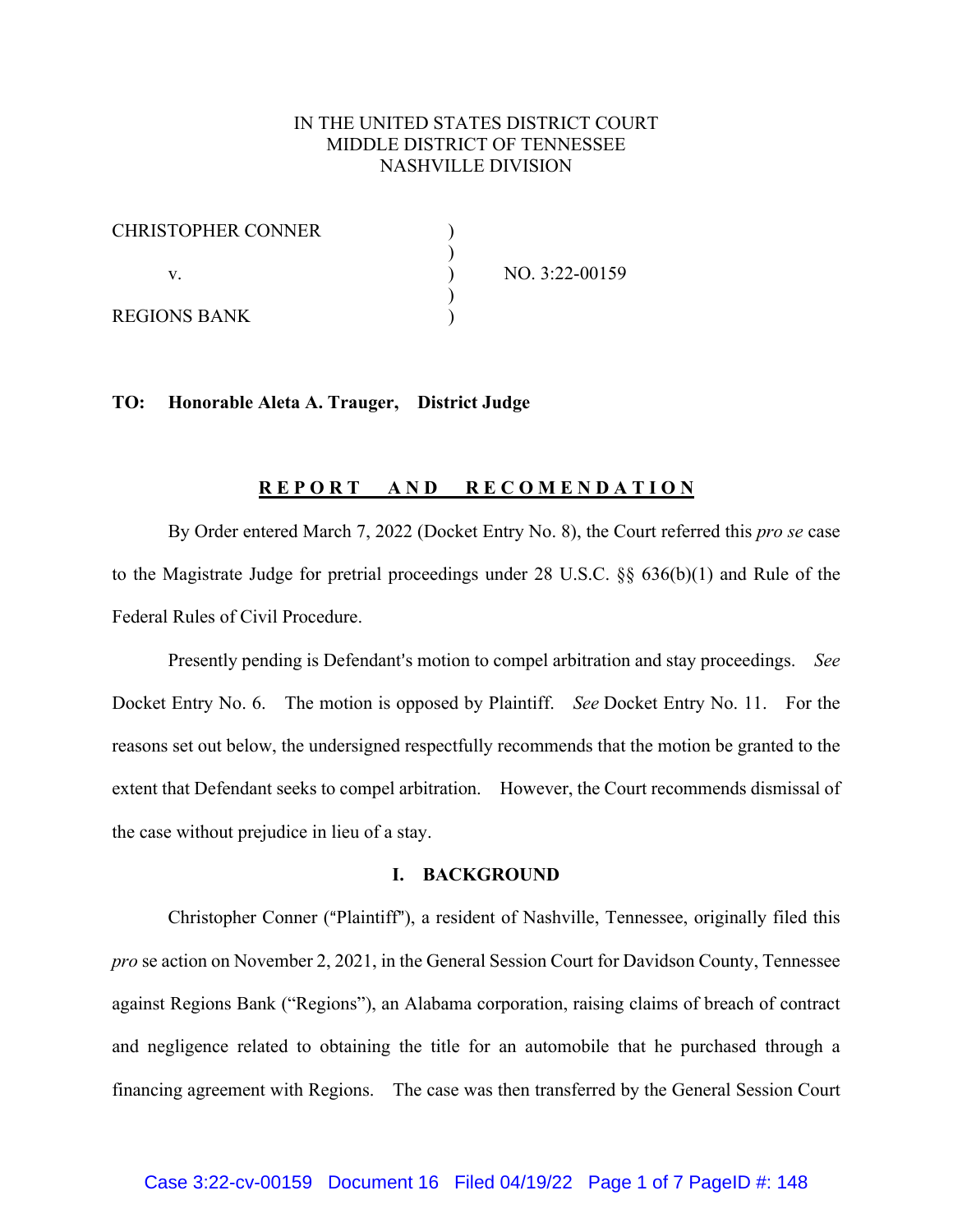to the Circuit Court for Davidson County, Tennessee on or about January 21, 2022, and an amended complaint was filed by Plaintiff that sought damages in excess of \$75,000.00. Defendant removed the case to this Court on March 3, 2022, on the basis of diversity jurisdiction under 28 U.S.C. §1332. *See* Notice of Removal (Docket Entry No. 1). Plaintiff did not contest removal.

In lieu of an answer, Defendant filed the pending motion to compel arbitration and to stay the federal proceedings until arbitration is complete. Defendant asserts that Plaintiff signed a Note, Disclosure, and Security Agreement ("the Contract") with Regions that contains an arbitration clause, providing that: "any controversy, claim, dispute, or disagreement . . . may be resolved by BINDING ARBITRATION at the election of either party to this agreement." *See* Exhibit 1 (Docket Entry No. 6-1) at 3. Defendant argues that Plaintiff's claims fall within this clause and that, although Plaintiff's claims were exempt from arbitration pursuant to the terms of the Contract while Plaintiff's case was in General Sessions Court, it made its election to arbitrate the claims known to Plaintiff shortly after the case was transferred from General Sessions Court to Circuit Court. *See* Defendant's Memorandum in Support (Docket Entry No. 7) at 2-3. Defendant argues that Plaintiff should not be permitted to continue to litigate his claims and that the Court should compel arbitration of Plaintiff's claims as required by the Contract. *Id.* at 4. Defendant further requests a stay of the proceedings in this Court pending the conclusion of the arbitration proceeding. *Id*.

Plaintiff has filed a brief response in opposition to the motion in which he states: "[a]t issue is not whether an arbitration clause exists, but whether Defendant waived its right to arbitration." *See* Plaintiff's Response in Opposition (Docket Entry No. 11). Plaintiff argues that Defendant did not promptly elect to arbitrate the dispute and took several actions that were inconsistent with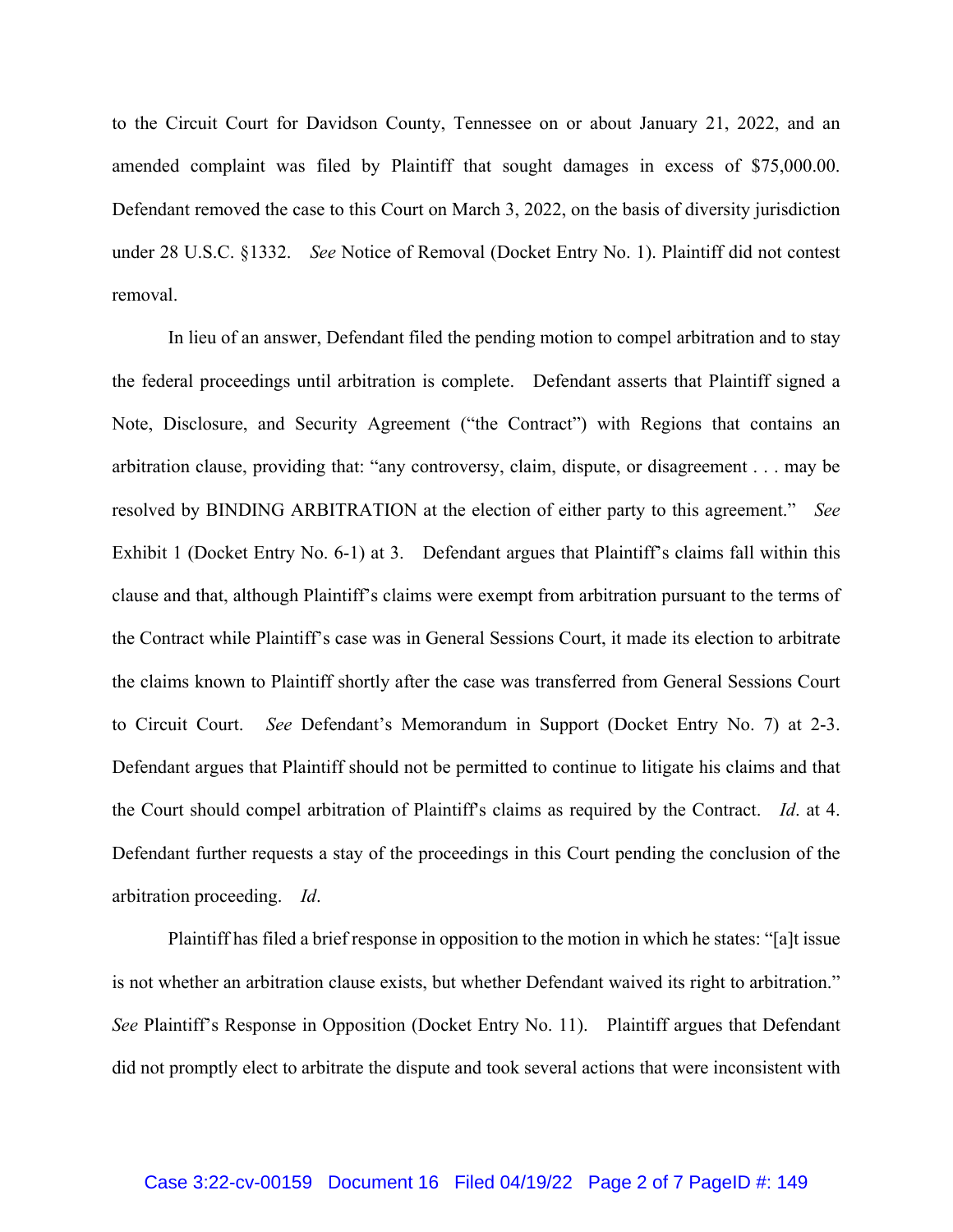reliance on the arbitration clause, including engaging in e-mail communications with him and engaging in litigation of the case in state court. *See* Plaintiff's Memorandum in Support (Docket Entry No. 12) at 2-3. Plaintiff argues that he suffered prejudice in the form of financial costs and unnecessary preparation and litigation of his case because of Defendant's delay in seeking arbitration. *Id*.

### **II. ANALYSIS**

The Court has reviewed the parties' filings and finds that the motion to compel arbitration should be granted. The arbitration clause in the Contract compels arbitration of Plaintiff's claims, and Plaintiff's argument that Defendant has waived its contractual right to arbitration is unpersuasive.

The question of whether the Plaintiff's claim must be arbitrated is governed by the Federal Arbitration Act ("FAA"), 9 U.S.C. §§ 1 *et seq.* (2011). The FAA provides that a written arbitration agreement "shall be valid, irrevocable, and enforceable, save upon such grounds as exist at law or in equity for the revocation of any contract."  $9$  U.S.C. § 2. There is a strong presumption in favor of arbitration under the FAA, *Morrison v. Circuit City Stores, Inc.*, 317 F.3d 646, 652-53 (6th Cir. 2003), and any doubts regarding arbitrability must be resolved in favor of arbitration. *Fazio v. Lehman Bros., Inc.*, 340 F.3d 386, 392 (6th Cir. 2003). Where a litigant establishes the existence of a valid agreement to arbitrate the dispute at issue, the Court must grant the litigant's motion to compel arbitration and must stay or dismiss proceedings until the completion of arbitration. *Glazer v. Lehman Bros., Inc.*, 394 F.3d 444, 451 (6th Cir. 2005) (citing 9 U.S.C. §§ 3–4). The party opposing arbitration has the burden to prove that there is a "genuine issue of material fact as to the validity of the agreement to arbitrate." *Brubaker v. Barrett*, 801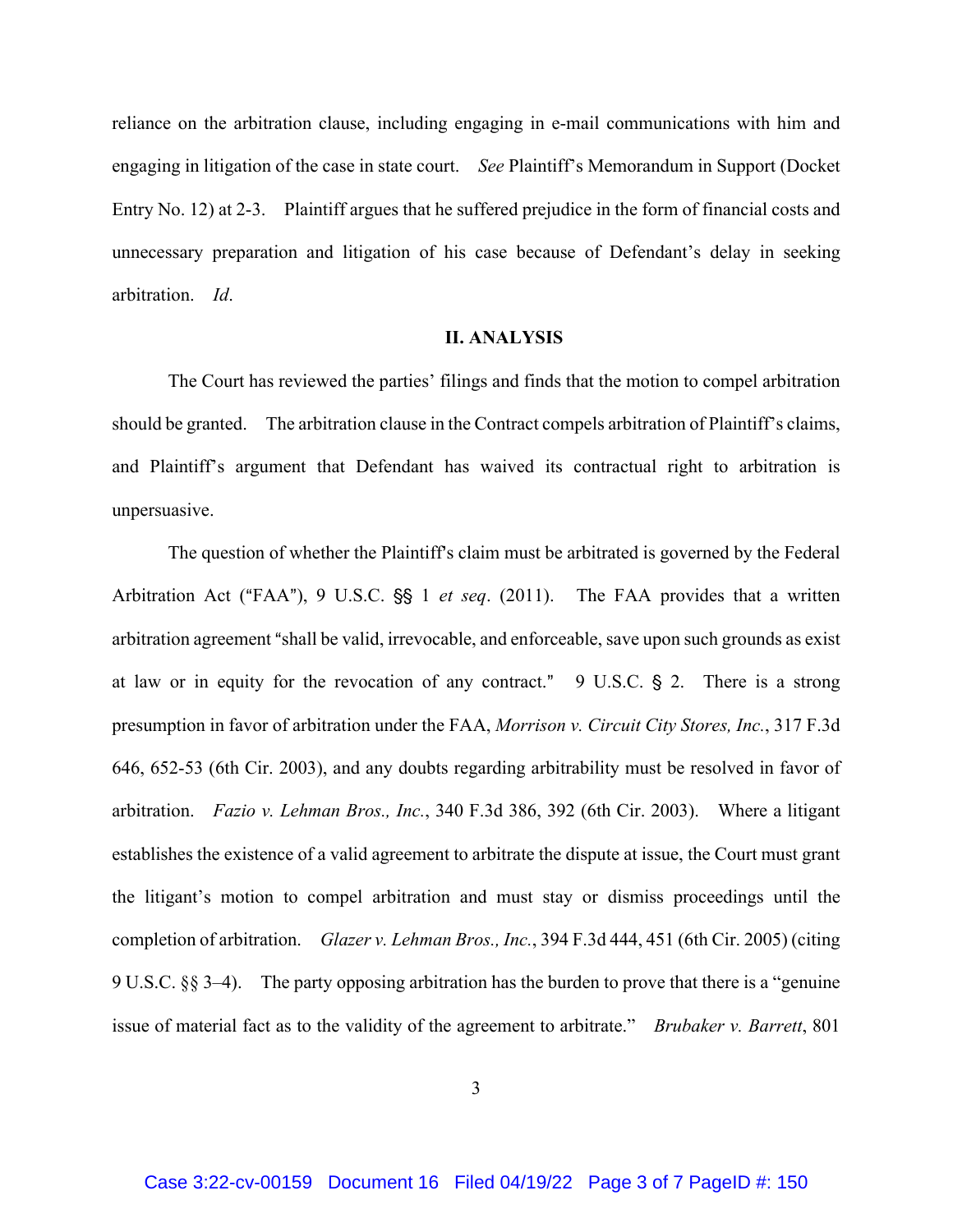F.Supp.2d 743, 750 (E.D. Tenn. 2011) (quoting *Great Earth Cos. v. Simons*, 288 F.3d 878, 889 (6th Cir. 2002)).

In determining whether to compel arbitration of a party's claims, the Court must "engage in a limited review to determine whether the dispute is arbitrable." *Masco Corp. v. Zurich Am. Ins. Co.*, 382 F.3d 624, 627 (6th Cir. 2004) (quoting *Javitch v. First Union Sec., Inc.*, 315 F.3d 619, 624 (6th Cir. 2003)). This review requires the Court to determine whether "a valid agreement to arbitrate exists between the parties and [whether] the specific dispute falls within the substantive scope of the agreement." *Landis v. Pinnacle Eye Care, LLC*, 537 F.3d 559, 561 (6th Cir. 2008). However, this is a limited review. *See Masco Corp. v. Zurich Am. Ins. Co.*, 382 F.3d 624, 627 (6th Cir. 2004); *Javitch v. First Union Sec., Inc.*, 315 F.3d 619, 624 (6th Cir. 2003).

In the instant case, Plaintiff does not actually dispute that a written arbitration agreement exists between the parties that applies to his claims. Plaintiff's only argument against Defendant's motion to compel arbitration is that Defendant has waived its right to seek arbitration by not promptly seeking arbitration and by taking steps to litigate his claims. Plaintiff contends that he and counsel for Defendant were in communication for several months after his lawsuit was filed and that arbitration was not brought up until several months later. *See* Plaintiff's Memorandum in Support at 2-3. Plaintiff further points out that Defendant filed motions to quash subpoenas and to seek continuances in the general session court, sought discovery, removed the case to the circuit court, and then removed the case to Federal Court. *Id*. Plaintiff contends that he was required to spend time litigating his case and incurred unnecessary expenses because of Defendant's failure to promptly indicate its desire to arbitrate his claims. *Id*.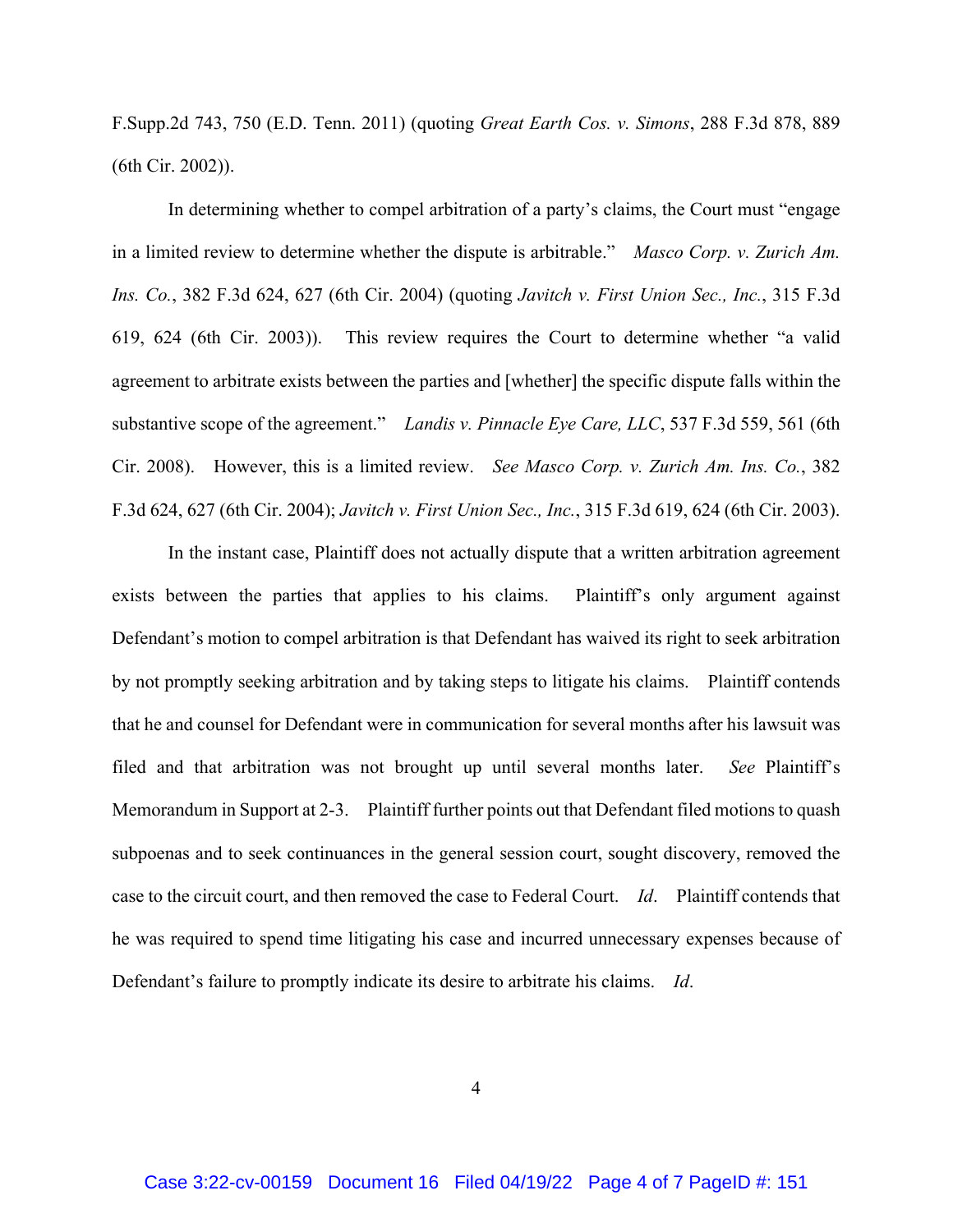Despite the strong preference favoring arbitration, "a party may waive an agreement to arbitrate by engaging in two courses of conduct: (1) taking actions that are completely inconsistent with any reliance on an arbitration agreement; and (2) 'delaying its assertion to such an extent that the opposing party incurs actual prejudice.'" *Hurley v. Deutsche Bank Tr. Co. Americas*, 610 F.3d 334, 338 (6th Cir. 2010) (quoting *O.J. Distrib., Inc. v. Hornell Brewing Co.*, 340 F.3d 345, 355 (6th Cir. 2003); *Curry L. Firm v. Health Care Indem., Inc.*, 547 F. Supp. 3d 776, 778 (M.D. Tenn. 2021). Both inconsistency and actual prejudice are required. *Shy v. Navistar Int'l Corp.*, 781 F.3d 820, 828 (6th Cir. 2015).

Plaintiff fails to satisfy the showings required for his waiver argument. Defendant correctly points out that the Contract specifically exempts claims that are pursued in small claims courts, such as General Sessions Court, from the arbitration clause. The Contract provides:

Each party also has the option of filing an action in small claims court (or the equivalent court) for Claims or disputes within the scope of such court's jurisdiction. But if a Claim is transferred, removed, or appealed to a different court, Lender then has the right to demand arbitration of the Claim;

*see* Contract at 3; and

The agreement to arbitrate does not limit Borrower's or Lender's right to file an action in small claims court for Claims or disputes within the scope of the small claims court's jurisdiction.

*Id.* at 4. Because it could not request arbitration of the claims while the claims were being pursued in General Session Court, its communications with Plaintiff and the litigation actions it took while the case was in General Sessions Court are not inconsistent with its subsequent assertion of its arbitration rights. Once Plaintiff's case was transferred to the Circuit Court and the arbitration clause became applicable, Defendant promptly invoked its right to seek arbitration of Plaintiff's claims. There are no facts showing delay by Defendant in asserting its arbitration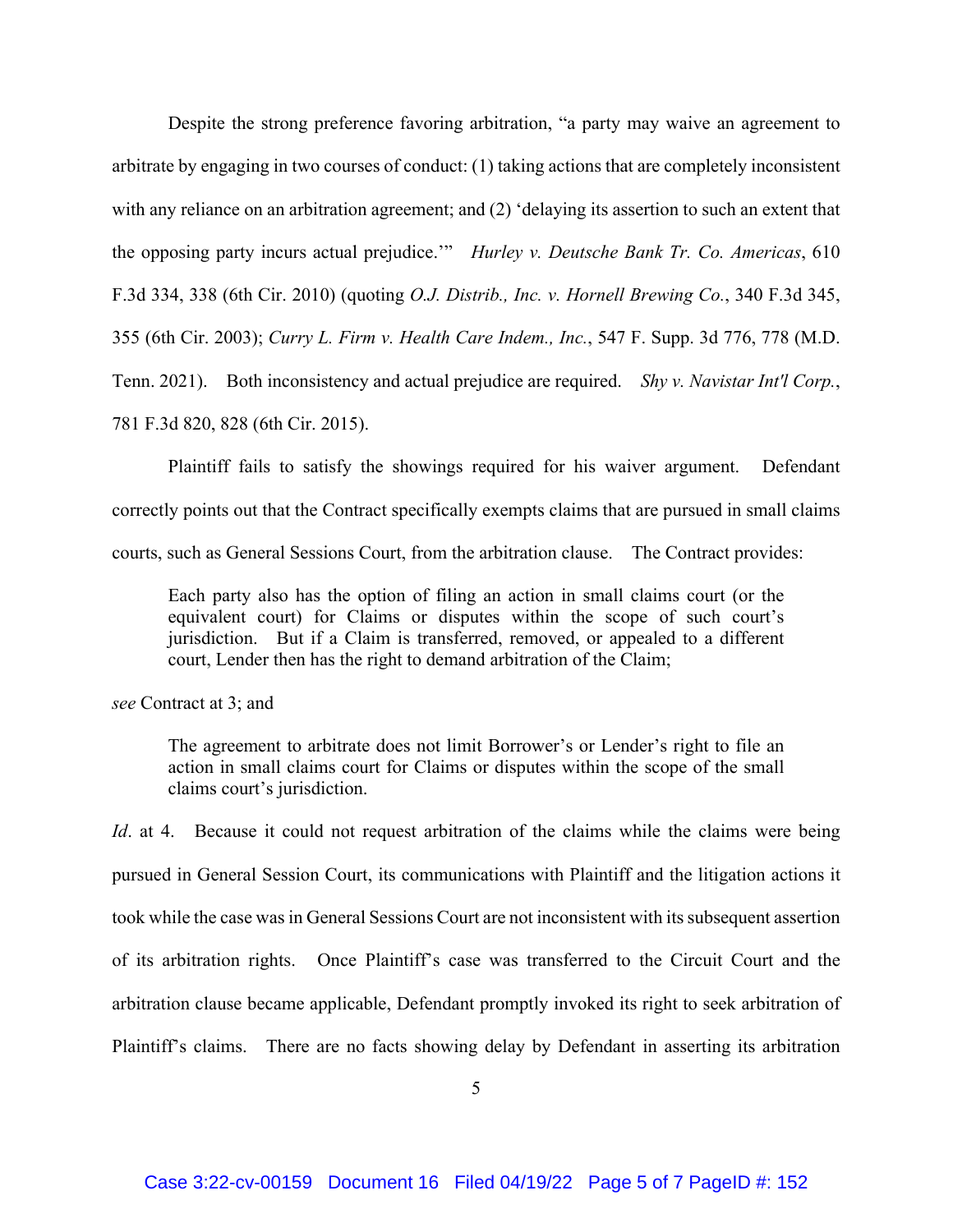rights. Based on the facts of this case, Plaintiff has not pointed to any events that would support a reasonable conclusion that Defendant acted in a manner that waived its arbitration rights under the Contract. The instant case is readily distinguishable from both *Hurley v. Deutsche Bank Tr. Co. Americas*, 610 F.3d 334 (6th Cir. 2010), and *Southern Systems, Inc. v. Torrid Oven Ltd.*, 105 F.Supp.2d 848 (W.D. Tenn. 2000), which are cited as support by Plaintiff. These cases involved delays of two years and eighteen months, respectively, by a party in asserting arbitration rights.<sup>1</sup> Accordingly, the Court finds that the Plaintiff is bound by the terms of the arbitration clause of the Contract. Any pursuit of his claims must be through arbitration in compliance with the arbitration clause.

Furthermore, although Defendant requests a stay of this case pending completion of the arbitration proceedings, the claims raised by Plaintiff are subject to arbitration and there do not appear to be any circumstances requiring a stay of this case pending resolution of arbitration proceedings. In such a situation, dismissal of the case without prejudice is appropriate instead of a stay. *See Ozormoor v. T-Mobile USA, Inc.*, 354 Fed.App'x. 972, 975 (6th Cir. 2009) (affirming the district court's order compelling arbitration and dismissing the complaint when all claims were referred to arbitration); *Green v. Ameritech Corp.*, 200 F.3d 967, 973 (6th Cir. 2000) (dismissal of action in lieu of stay is proper); *Wilson v. Wells Fargo Fin. Acceptance, Inc.*, 2003 WL 1877336 (M.D. Tenn. Apr. 9, 2003) (Campbell, J.) (dismissal without prejudice in lieu of a stay when all claims in case must be submitted to arbitration).

<sup>&</sup>lt;sup>1</sup> Plaintiff's reliance on *Broaddus v. Rivergate Acquisitions, Inc.*, 2008 WL 4525410 at \*3 (M.D. Tenn. Oct. 1, 2008) (Campbell, J.), also fails to support his waiver argument. In *Broaddus*, the Court found no waiver of arbitration rights under circumstances of very minimal litigation activity and very minimal delay.